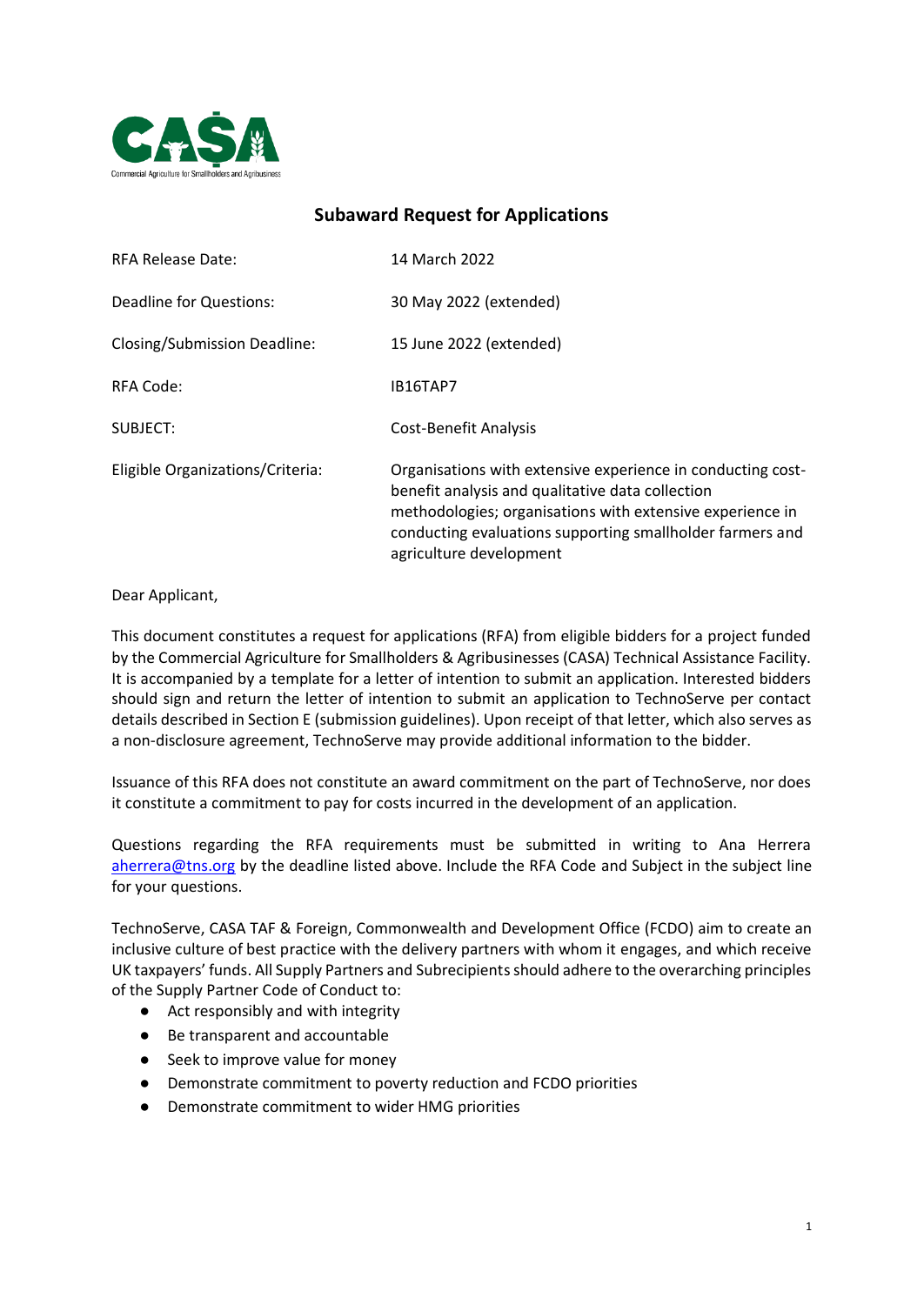## **A. Background**

Established in 1968, TechnoServe works with enterprising people in the developing world to build competitive farms, businesses, and industries. We have worked in more than 40 countries across Africa, Latin America, and Asia, assisting thousands of businesses and improving the incomes of millions of people.

We provide business solutions to poverty by linking people to information, capital, and markets. With five decades of proven results, we believe in the power of private enterprise to transform lives.

The CASA TAF is an £8 million Foreign, Commonwealth and Development Office (FCDO) funded Technical Assistance Facility (TAF) to support agribusinesses that have received development finance institution (DFI) or impact investor financing to extend and deepen their smallholder impact. The facility will provide grants and technical assistance to agribusinesses that have received financing from a DFI (e.g., CDC, FMO, Norfund) or an impact/patient capital investor (e.g., China-Africa Development Fund, Root Capital, Acumen, AgDevCo) for projects which will increase the volumes of purchases from smallholders and bring new smallholders into business supply chains. CASA-TAF's aim is to increase the development impact of individual deals and help build an evidence base of the potential development returns from agribusiness investments that can be used to raise expectations of investors from future deals. CASA-TAF has the potential to re-define the role that private investments in agriculture can play towards driving development impact for millions of smallholder producers across the globe. Over 5 years, our objective is to work with 35 agribusinesses to increase sales and productivity of over 100,000 smallholders and increase jobs and rural income generation opportunities.

TechnoServe is working with Kentaste Products Limited ("Kentaste"), Kenya's largest manufacturer of coconut-based products. The company sources coconuts from a registered supplier base of ~3,000 farmers of which ~1,900 are fair trade/organic certified farmers. The primary product lines are coconut milk, coconut cream, desiccated coconut and virgin coconut oil which are sold in over 1,000 retail outlets across the region.

#### **B. Project Description:**

#### **Project goal**

The project will evaluate Kentaste's inclusive sourcing activities and farmer engagement programs through a cost-benefit analysis and qualitative studies. The end product will also include case studies that showcase the findings from the analysis

# **Deliverables and High-Level Activities**

- Deliverable 1: Case studies developed focused on cost-benefit analysis of inclusive business strategies
	- o Activity 1.1: Develop KPIs for farmers and Kentaste and the parameters that will be included in the cost-benefit analysis.
	- o Activity 1.2: Develop a model and conduct a cost-benefit analysis using baseline and endline data.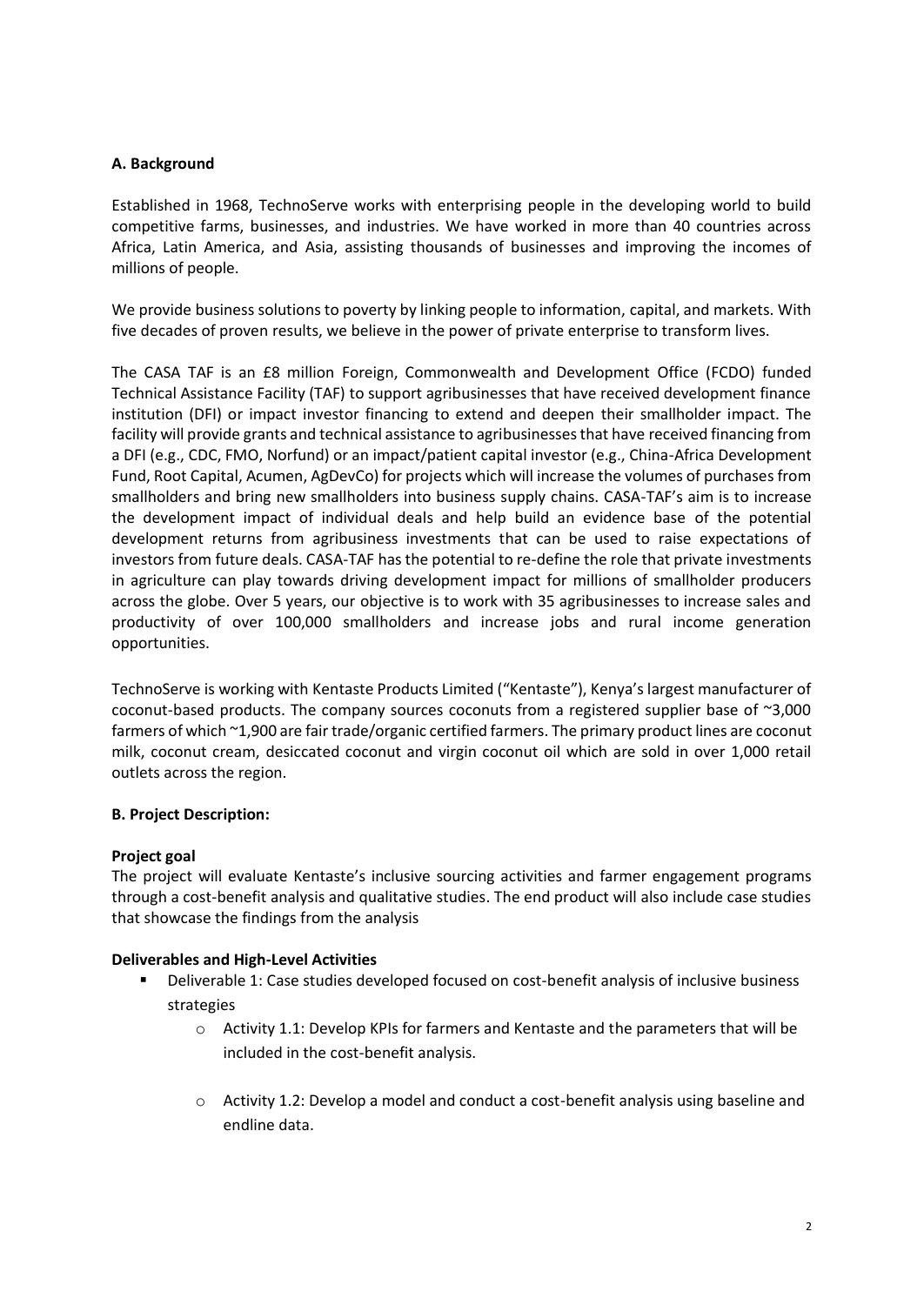- o Activity 1.3: Organise focused group discussions and interviews with select farmers and Kentaste extension officers to complement the analysis.
- o Activity 1.4: Organise feedback sessions with the Kentaste team as data is collected and analysed.
- Deliverable 2: Production and dissemination of case studies to key learning stakeholders
	- o Activity 2.1: Organise knowledge exchange sessions with external stakeholders highlighting the findings from qualitative interviews.

## **Budget**

A total of up to **£ 24,000** is available for the cost of implementing this project. These funds are provided by the CASA TA Facility. A performance-based fixed fee contract will govern the fee payments for the project.

## **Location**

The project will be based in Kenya.

#### **Timing**

The project duration is estimated at 6 months starting June 2022.

#### **TA mechanism**

Open

#### **Value for money**

Potential TA providers will be evaluated in terms of value for money with a benchmarking of bidder costs in relation to outputs before TA contracts are awarded.

The selected subrecipient will be subject to a Risk Assessment Analysis prior to contracting which will ascertain the TAF service provider's value for money capabilities and commitment. Proposed costs will be analysed in relation to market rates. However, payment will be based on performance once the project is contracted.

#### **Duty of care**

The Sub-recipient owes a duty of care to the Subrecipient personnel and is responsible for the health, safety, security of life and property and general wellbeing of such persons and their property and this includes where the Subrecipient personnel carry out the Services. An assessment of the consultant's duty of care capabilities will be undertaken pre-award.

#### **Required Qualifications**

- Proven track record performing M&E activities including impact evaluations, data collection activities, cost-benefit analysis, key informant interviews and focused group discussions
- Deep experience in developing case studies pulling data from quantitative and qualitative analysis
- Demonstrated ability to facilitate consultative meetings with farmers, clients and executive teams and synthesize technical findings to a wide audience
- Ability to work independently, flexibly, and responsively
- Ability to adapt to changing working conditions
- Ability to prioritise and meet deadlines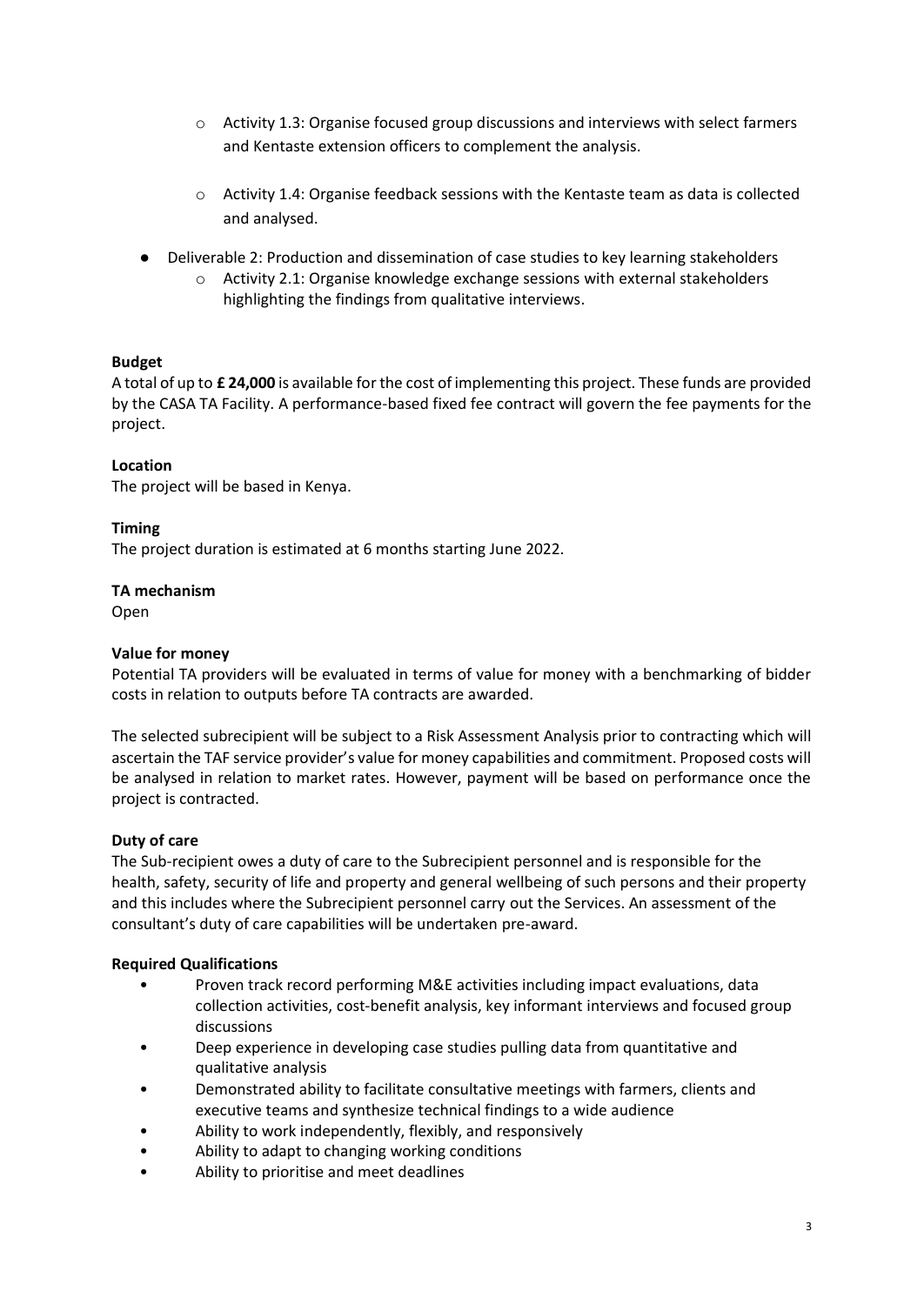• The RFA is open to an individual or company

## **C. The Application and Subaward Process**

### **Application Submission**

The subaward application process under this RFA will consist of 1 phase of competition where full applications shall be submitted by interested parties to TechnoServe for evaluation. Application sections must include, but not limited to:

- How the organisation intends to carry out the project proposed approach, actions/activities and timelines, and project/stakeholder management plan.
- Milestones and results to be achieved over the life of the project
- Team structure; roles and responsibilities of each team member
- Budget details (including any value for money arguments) with the level of detail similar to the budget template provided for guidance, and compliant with FCDO's Cost Eligibility Guidance for Commercial Contracts (found [here\)](https://assets.publishing.service.gov.uk/government/uploads/system/uploads/attachment_data/file/888316/Eligible-Cost-Policy-28May2020.pdf).
- Risk Matrix and risk mitigation strategy A risk matrix should be included that outlines the risks to project success, the size/importance of each risk to the project, and the proposed mitigation strategy that the TA Provider will take to minimise the risk becoming a reality. The table should also include a column indicating how the TA Provider will track the status of the risk and how this will be reported on during the project.
- Referees: Names and contact information for work completed on similar projects (references will only be collected if bidder is shortlisted and bidder will be notified prior to communication with any referees listed).
- Signed declarations Attachment 1 to this RFA
- Duty of Care Response Attachment 2 to this RFA

#### **Step 1:**

Applications will be developed and submitted by the Applicant to TechnoServe utilising the templates provided (or other referenced material as stated in the RFA) in accordance with all guidelines by the stated submission deadline. Late submissions will not be accepted.

The main body of the technical proposal should be no longer than 5 pages.

#### **Step 2:**

Applications will be vetted by TechnoServe staff to ensure each application meets the requirements set forth in this RFA. Any applications failing to meet minimum requirements will be disqualified from competition. The minimum requirements include the eligibility criteria, use of application templates provided, submission by the deadline, etc.

#### **Step 3:**

Applications received within the application deadline that meet the minimum requirements set forth in the RFA will be evaluated by a Selection Committee using the following criteria: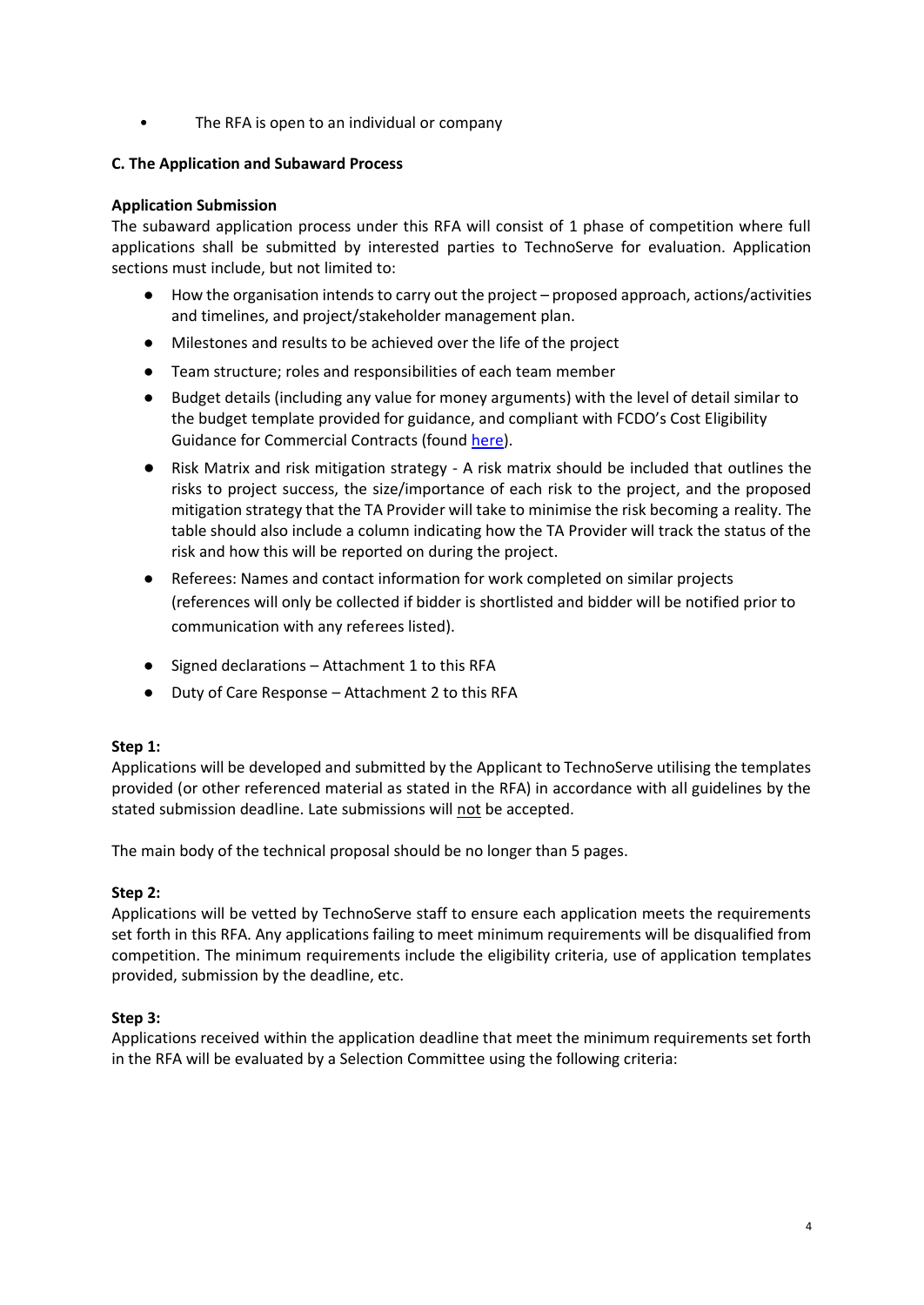| <b>Selection Criteria</b> |                                                                            | <b>Scoring</b> |
|---------------------------|----------------------------------------------------------------------------|----------------|
|                           | 1. Relevance of the proposed project to the RFA; feasibility of planned    | 20             |
|                           | activities and anticipated results (including project sustainability and   |                |
|                           | impact on target beneficiaries/communities)                                |                |
|                           | 2. Illustrated capacity of the applicant to implement the project and past | 30             |
|                           | experience with similar projects                                           |                |
|                           | 3. Quality of proposed personnel                                           | 30             |
| 4.                        | Budget reasonableness and cost effectiveness                               | 20             |
| <b>Maximum Score</b>      |                                                                            | 100            |

# **Step 4:**

The Selection Committee will recommend those applications with the highest scores for an award. As applicable, the Selection Committee may request applicants to provide additional information and edit their applications. In such cases, the Selection Committee will also establish a deadline for submission of revised applications.

# **Step 5:**

Successful applicants will be notified by TechnoServe and will begin to work with TechnoServe staff to revise their applications to be incorporated into a full subaward. This step will include a pre-award risk assessment.

# **Step 6:**

Following the successful conclusion of the application process and acquisition of any required donor approvals, TechnoServe will issue the successful applicant(s) with a subaward with details on the scale, scope, cost, and terms and conditions. Whenever possible, TechnoServe will meet with new subrecipients to provide an orientation outlining the main requirements for performance and reporting.

# **Step 7:**

Throughout the duration of the subaward, TechnoServe will monitor the subrecipient's performance and compliance with all subaward terms and conditions.

# **D. Project Budget Submission and Costing guidelines**

Individual subawards will vary depending on availability of funding, nature and scope of project activities, the period of implementation, and justification of costs proposed. Although consideration will be given to all applications received by the deadline, it is recommended that the total budget requested from TechnoServe does not exceed £ 19,980. Subawards will be issued on a competitive basis and only to a selected number of applicants. A budget template is attached for guidance on the level of detailed needed in the proposal.

While reviewing application budgets, the Selection Committee will ensure that:

- 1. The budget application reflects all the resources necessary for program implementation (Direct and Indirect Costs, including taxes, as applicable).
- 2. The budget notes column provides details on all types of costs planned and cost justification.
- 3. All costs budgeted are eligible. Information on eligible and ineligible costs can be found [here.](https://assets.publishing.service.gov.uk/government/uploads/system/uploads/attachment_data/file/888316/Eligible-Cost-Policy-28May2020.pdf) Budgeted costs categories may include but are not limited to:
	- a. **Personnel:** Salaries and benefits for full and part-time staff involved in the project. Staff can be paid only for activities performed within the framework of the proposed project. All personnel expenses must be justified with information on the role of the proposed staff in project implementation.